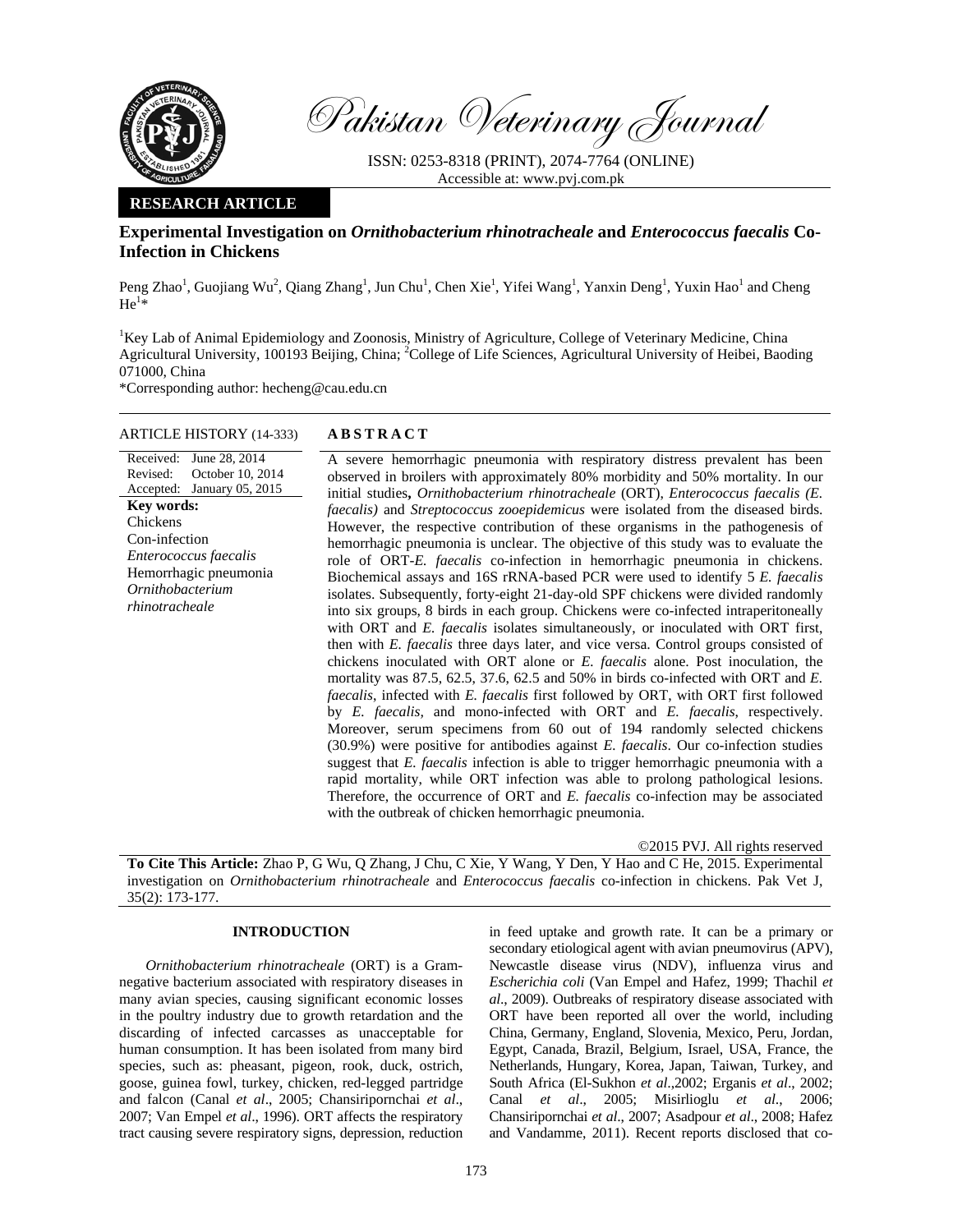infection with ORT and H9N2 or *Streptococcus zooepidemicus* contributed to outbreak of chicken bronchial embolization as well as broiler airsacculitis (Pan *et al*., 2012a; Pan *et al*., 2012b).

Enterococci are members of the normal microbiota of the gastrointestinal and urogenital tracts of humans and animals (Pan *et al*., 2012a; El-Ashry *et al*., 2013). In chickens, *Enterococcus faecalis* and *Enterococcus faecium* were found to constitute the dominant bacterial flora of the intestinal tract in 1-day-old chicks, while *Enterococcus cecorum* was found to be dominant in birds older than 12 weeks. In addition, these organisms have the potential to cause clinical infections (Devriese *et al*., 1991). In poultry, *E. faecalis* has been isolated from septicemia with valvular endocarditis (Chadfield *et al*., 2004), growth depression and amyloid arthropathy (Landman *et al*., 1994), pulmonary hypertension syndrome (Tankson *et al*., 2001). *E. faecalis* also occurs as a potential pathogen in other animals, and is the most common *Enterococcus* sp. associated with infections in humans (Malani *et al*., 2002). Very little is known about the pathogenesis and epidemiology of infections in avian species due to the infection occurring in all age groups. However, the most serious infections have previously been associated with the late embryos mortalities and high death in very young birds due to the egg contamination (Wages, 2003). Recent observations on the causes of mortality in broiler parent flocks have demonstrated an increased mortality due to *E. faecalis* (Gregersen *et al*., 2010). Information on the epidemiology and lesion types associated with this organism in broiler parents, however, is almost non-existent.

In recent years, respiratory disease of unknown etiology has become prevalent in broilers and young laying hens. This disease manifests itself on the first day after hatching and lasts for more than 30 days, resulting in approximately 50-70% morbidity and 30% mortality in young chickens in China. Post-mortem, hemorrhagic pneumonia and swollen kidneys, along with hemorrhagic bronchial tracts were observed. In a pilot study, ORT, H9N2, *S. zooepidemicus* and *E. faecalis* were isolated from lung, liver and spleen from commercial birds (Pan *et al*., 2012a; Pan *et al*., 2012b). Although ORT and *E. faecalis* have been isolated and identified in many cases, reports of co-infection with the aforementioned two pathogens and their potential synergistic role in disease pathogenesis have not been recorded.

#### **MATERIALS AND METHODS**

**Isolation and identification of** *E. faecalis***:** Lungs were aseptically obtained from diseased chickens with severe pneumonia. Streak cultures were performed using standard I nutrient agar with 5% sheep blood and incubated at 37°C under aerobic conditions for 24 h. The suspected colonies were identified by Gram stain and biochemical assays (Chadfield *et al*., 2004; Pan *et al*., 2012a). DNA samples were extracted from the suspected isolates using the DNeasy Tissue Kit (Qiagen, Germany) following the manufacturer's instructions. *E. faecalis* reference strain (#C55614) originated from cattle was purchased from China Institute of Veterinary Drug Control (IVDC), Beijing. PCR was used to amplify a DNA fragment of the 16S rRNA gene of *E. faecalis*. The amplification was performed using a pair of specific primers (Francois *et al*., 2004). A 197-bp fragment was amplified and subjected to electrophoresis in a 1% (w/v) agarose gel. In this report, *E. faecalis* and ORT taxonomic designations are provided as *E. faecalis*/ species/location/time.

Determination of the LD<sub>50</sub> of ORT and *E. faecalis* **isolate:** The current study was approved by the Animal welfare and Use Committee of China Agricultural University. The LD50 of ORT/broiler/Shandong/2011 isolates was determined as described previously (Pan *et al*., 2012b). Then, forty eight 21-day-old SPF chickens were randomly divided into six groups with 8 chickens per group. The chickens were infected intraperitoneally with different dilutions of *E. faecalis* in 0.5 ml. The inoculates of *E. faecalis* contained  $5.6 \times 10^9$ ,  $5.6 \times 10^8$ ,  $5.6 \times 10^7$ ,  $5.6 \times 10^6$  and  $5.6 \times 10^5$  CFUs/ml. Chickens were inoculated intraperitoneally with sterile PBS as a control group. Each group was observed daily for 14 days, and the  $LD_{50}$  was determined using the Reed-Muench method (Thakur and Fezio, 1981).

**Experimental infection of SPF chickens with ORT/ broiler/Shandong/2011 and** *E. faecalis***/broiler/Hebei/ 2011:** Forty-eight 21-day-old healthy SPF chickens were randomly divided into six groups with eight birds in each group. All birds were kept in positive pressure isolators and infected intraperitoneally with  $LD_{50}$  of the isolates in 0.5 ml PBS buffer reagents as shown in Table 2. Each group was observed daily and sacrificed on day 14 post inoculation (p.i.). The chickens were euthanized by intraperitoneal injection of sodium pentobarbital. Gross lesions of both the experimentally infected dead chickens and live birds 14 days p.i. were inspected, and the lungs of the survived chickens were collected for pathogen recovery. The ORT colonies were determined by Gram staining and the candidate colonies were further identified by PCR as described previously (Van Empel and Hafez, 1999). The *E. faecalis* colonies were evaluated by Gram staining and colony morphology on the blood agar plate.

**Detection of** *E. faecalis* **antibody:** In this study, 194 serum samples were randomly collected from 204,000 chickens in Tianjin, Hebei and Jiangsu province. These included 39 serum samples out of 39,000 laying hens aged 180-280 days, 112 from 120,000 breeder broilers aged 120-450 days, and 43 from 45,000 healthy finished broilers aged 35-42 days. Serum samples were inactivated at 56ºC for 30 min and tested for the presence of *E. faecalis* antibodies using the ELISA method. Moreover, the sera from 21-day-old SPF chickens were used as negative control. Afterwards, the optical density (OD) was read at 450nm and each sample was performed in two replications. Positive antibody responses were defined as the highest dilution that gave a ratio greater than 2.1 between test serum and the negative control serum.

#### **RESULTS**

**Isolation and identification of** *E. faecalis***:** Five *E. faecalis* strains out of 8 *Streptococcus* spp. isolates were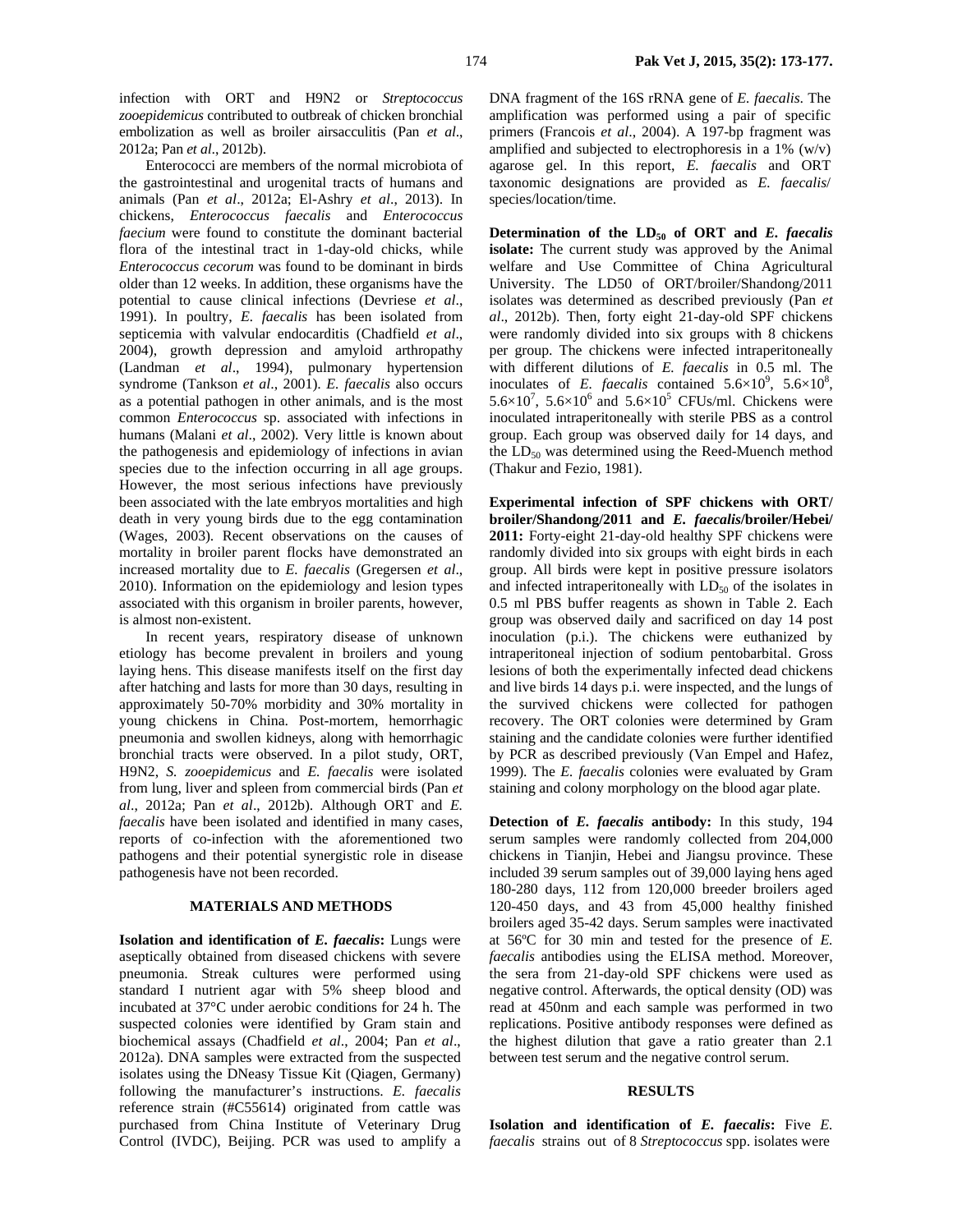

**Fig. 1:** PCR detection of *E. faecalis;* Lane 1: 2000bp-plus marker (Takara, Japan); Lane 2: negative control; Lane 3: Reference strain: *E. faecalis* (C55614); Lane 4: *E. faecalis*/broiler/Hebei/2011; Lane 5: *E. faecalis*/layer/Mongolia/2011; Lane 6: *E. faecalis*/broiler/Tianjin/2011; Lane 7: *E. faecalis*/Jiangsu/2011; Lane 8: *E. faecalis*/broiler/Liaoning/2011

successfully isolated from the lungs of diseased chickens by single colony purification. After 24h of anaerobic growth on the blood agar, the colonies formed by *E. faecalis* were surrounded by a pronounced zone of hemolysis. The isolates were all Gram-positive stain under the microscope. Moreover, the isolates grew on glucose, sucrose, lactose, galactose, fructose, mannose, mannitol, and maltose, but were negative on sorbitol, arabinose A, and sodium hippurate. In contrast, the two strains could grow onto bouillon medium pH 9.6, with 6.5% NaCl, and Maconkey agar. Based on to the growth properties and analyses listed above, five strains were successfully isolated and separately named after *E. faecalis*/broiler/Hebei/2011, *E. faecalis*/layer/Mongolia/ 2011, *E. faecalis*/broiler/Tianjin/2011, *E. faecalis*/ Jiangsu/2011 and *E. faecalis*/broiler/Liaoning/2011. The genomic DNA extracted from the five *E. faecalis* strains produced the expected 197-bp PCR product (Fig. 1).

**Determination of the LD50 of ORT and** *E. faecalis* **isolate:** The  $LD_{50}$  of ORT/chicken/ Shandong/2011 was determined to be  $1.43\times10^{8}$  CFUs/ml. After growth in liquid medium for 24h at 37°C, the concentration of *E. faecalis* was  $5.6 \times 10^9$  CFUs/ml. In the chicken experiment, immediate mortality occurred in group 1 after inoculation with the highest concentration. The LD<sub>50</sub> of *E. faecalis* /broiler/Hebei/2011 was determined to be  $5.6 \times 10^{7.5}$ CFUs/ml (Table 1) in SPF chickens.

**Experimental infection of SPF chickens with ORT/chicken/Shandong/2011 and** *E. faecalis*/**broiler/ Hebei/2011:** One day post simultaneous inoculation with ORT and *E. faecalis*, 5 chickens out of 8 inoculated birds displayed ruffled feathers, inactivity, poor appetite and respiratory distress. More importantly, significant mortality was observed up to 7 days p.i., reaching a maximum on day 3 p.i. Total mortality amounted to 87.5% of the birds. Moreover, 3 birds inoculated with ORT first and *E. faecalis* 2 days later (ORT/*E. faecalis*) displayed clinical signs and the mortality increased gradually 3 days later while birds infected with *E. faecalis* first and ORT 3 days later (*E. faecalis*/ORT) died swiftly post inoculation with *E. faecalis* with total mortality reaching 62.5% (Table 2). In contrast, 62.5% and 50% mortality was observed in the birds infected with ORT alone and *E. faecalis* alone, respectively. Clinically, a dead peak was observed in chickens with *E.* 



**Fig. 2**: At necropsy, hemorrhagic pneumonia and air sacculitis (arrow) were observed in the chickens co-infected with ORT and *E. faecalis* at same time.



**Fig. 3**: Post inoculation with *E. faecalis* alone, a characteristic hemorrhagic pneumonia (arrow) was found in the dead chickens on day 5.



**Fig. 4** Post inoculation with ORT alone, airsacculitis (arrow) and hemorrhagic nephritis (arrow) were observed in the chickens on day 6.

*faecalis* infection alone within 2 days and chickens were recovered 3 days later. In comparison with *E. faecalis* infection, mortality occurred 3 days later and lasted for more than 7 days.

At necropsy, hemorrhagic pneumonia, airsacculitis and hemorrhagic trachea were characteristic of chickens co-infected with ORT and *E*. *faecalis* at same time (Fig. 2) and in the ORT/*E. faecalis* group in contrast with the *E. faecalis*/ORT group. Moreover, chickens inoculated with *E. faecalis* alone were observed to produce a thick yellow caseous exudate, widely frothy exudates in lungs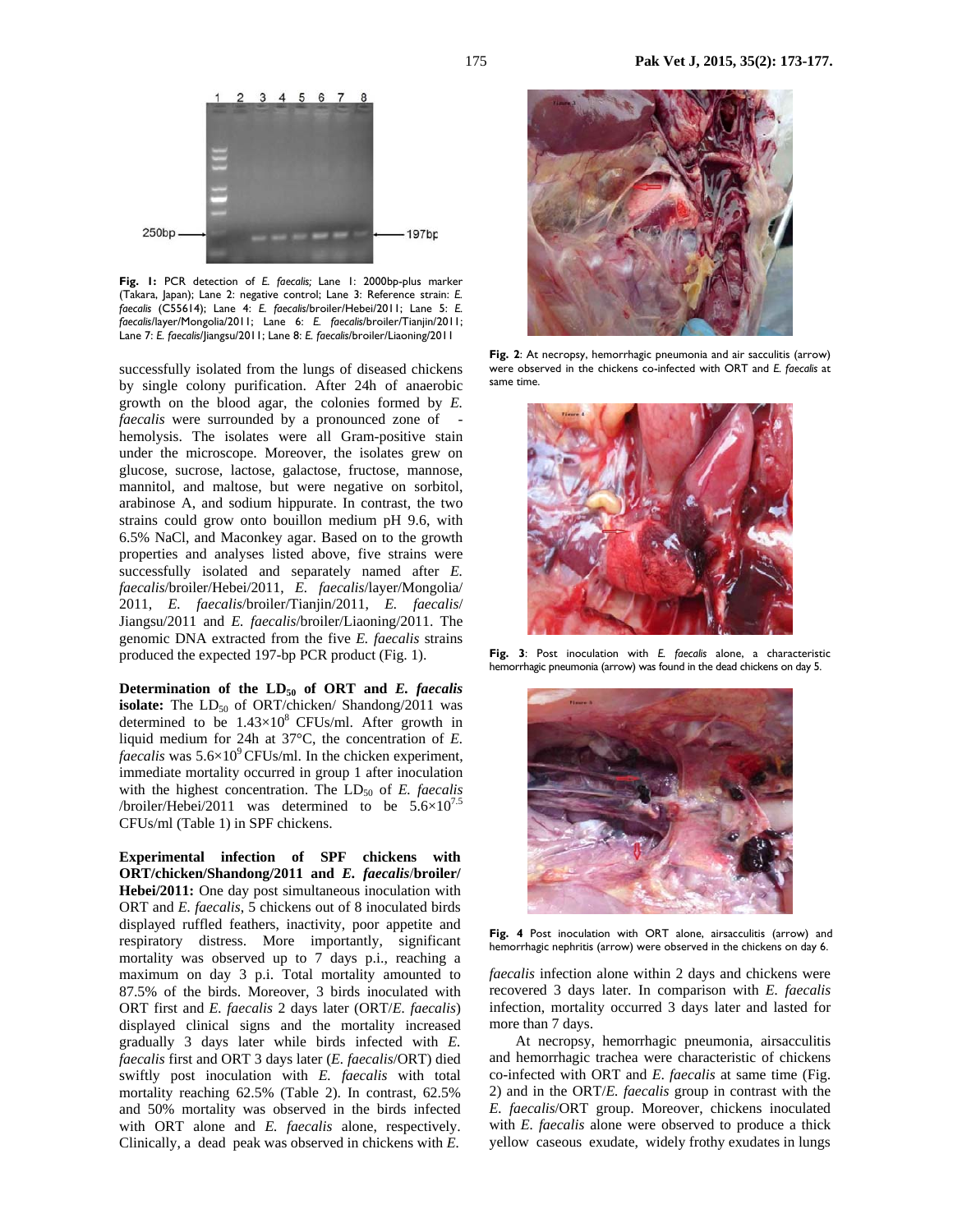Table 1: Determination of the LD<sub>50</sub> of *E. faecalis/* broiler/Hebei/2011 in SPF chickens

|              |   |     | Group No. Dosage Concentration | No.       | Mortality (%) |
|--------------|---|-----|--------------------------------|-----------|---------------|
|              |   |     |                                | mortality |               |
|              | 8 | 0.5 | $5.6 \times 10^{9}$ CFUs/ml    |           | 7/8 (87.5)    |
| $\mathbf{2}$ | 8 | 0.5 | $5.6 \times 10^8$ CFUs/ml      | 5         | 5/8(62.5)     |
| 3            | 8 | 0.5 | $5.6 \times 10^7$ CFUs/ml      | 3         | $3/8$ (37.5)  |
| 4            | 8 | 0.5 | $5.6 \times 10^6$ CFUs/ml      |           | $1/8$ (12.5)  |
|              | 8 | 0.5 | $5.6 \times 10^5$ CFUs/ml      | 0         | 0/8(0.0)      |
| 6            | 8 | 0.5 | <b>PBS</b> control             |           | 0/8(0.0)      |
|              |   |     |                                |           |               |

The LD<sub>50</sub> was determined to be  $5.6 \times 10^{7.5}$  CFUs/ml in SPF chickens using the Reed-Muench method.

**Table 2:** Experimental infection of SPF chickens with ORT/chicken/Shandong/2011 and *E. faecalis /*broiler/Hebei/2011

|                     |     | o         |             |          |               |  |  |
|---------------------|-----|-----------|-------------|----------|---------------|--|--|
| Groups <sup>A</sup> | No. | No.       | Mortality   | ORT      | E. faecalis   |  |  |
|                     |     | mortality | rate $(\%)$ | recovery | recovery      |  |  |
|                     |     |           | 62.5        | 3/3      | 3/3           |  |  |
|                     | 8   |           | 50.0        | 0/4      | 3/4           |  |  |
|                     | 8   |           | 87.5        | 171      | $\frac{1}{1}$ |  |  |
|                     | 8   |           | 37.5        | 3/5      | 5/5           |  |  |
|                     | 8   |           | 62.5        | 3/3      | 2/3           |  |  |
|                     |     |           |             | 0/8      | 0/8           |  |  |

<sup>A</sup> All birds were inoculated intraperitoneally. Group 1 received ORT alone while Group 2 was given with *E. faecalis* alone. Group 3 was simultaneously inoculated with ORT and *E. faecalis*. Group 4 received ORT, then received *E. faecalis* at days 3 p.i. Group 5 was inoculated with *E. faecalis,* then received ORT at days 3 p.i. Group 6 received a sterile PBS.

**Table 3:** Seroprevalences in broilers and layer hens flock using the *E. faecalis* antigen-based ELISA kit

| <b>Species</b>           | Ages    | Tested  | No.      | Positive          |  |
|--------------------------|---------|---------|----------|-------------------|--|
|                          | (days)  | samples | positive | (%)               |  |
| Layer hens               | 180-280 | 39      | 8        | 20.5 <sup>A</sup> |  |
| <b>Breeder broilers</b>  | 120-450 | 112     | 30       | $26.8^{A}$        |  |
| <b>Finished broilers</b> | 35-42   | 43      | 22       | 51.2 <sup>B</sup> |  |
| Total                    |         | 194     | 60       | 30.9              |  |
| $\ddot{\phantom{1}}$     |         |         |          |                   |  |

A-B When compared the seropositive rate between finished broilers and breeder broilers or layer hens, there was significant difference (P=0.004 or 0.003). A-A When compared the seropositive rate between layer hens and breeder broilers, no significant difference was found (P=0.437).

(Fig. 3) and hemorrhagic lesions in kidneys as well as bleeding in the tracheal rings. In contrast, typical hemorrhagic pneumonia and hemorrhagic nephritis were characteristic of the birds with ORT infection (Fig. 4).

Regarding pathogen recovery in the remaining birds, *E. faecalis* was isolated and identified from all coinfection groups and the *E. faecalis* alone group. However, only one ORT isolate was reisolated from the *E. faecalis*/ORT group while none was reisolated from the other groups.

**Antibody detection against** *E. faecalis* **using ELISA method:** *E. faecalis* antibodies were detected in chickens of all ages and sixty out of 194 sera (30.9%) were found positive (Table 3). With respect to species, the seroprevalence was 20.5, 26.8 and 51.2%, respectively in layer hens, breeder broilers and finished broilers. The seroprevalence was significantly higher in the finished broilers compared to laying hens and breed broilers.

### **DISCUSSION**

In current study, five *E. faecalis* strains out of 8 *Streptococcus* spp. isolates were isolated from the lungs of chickens with hemorrhagic pneumonia. Co-infection with ORT and *E. faecalis* induced more than 87.5% mortality with hemorrhagic pneumonia and severe peritonitis in the

SPF chickens in comparison with 62.5% mortality with ORT alone and 50% with *E. faecalis* infection alone. Interestingly, *E. faecalis* inoculation induced mortality rapidly while ORT infection exacerbated persistent loss. Epidemiological survey indicates that seroprevalence of *E. faecalis* is high in the three avian species. The results of this study strongly suggest that co-infection with ORT and *E. faecalis* is responsible for the current hemorrhagic pneumonia with high mortality observed in chickens in China.

Although 5 *E. faecalis* strains and 3 *S. zooepidemicus* isolates were identified from the clinical samples, the role of *S. zooepidemicus* in pathogenesis is unclear in the context of *E. faecalis* co-infection with ORT. A previous investigation revealed that the combination of ORT and *S. zooepidemicus* infection induced 100% mortality in the ORT+ *Streptococcus* group, suggesting that ORT might dominate the primary infection instead of viral infections (Pan *et al*., 2012a). In our study, *E. faecalis* infection triggered swift mortality amounting to 50% loss within 24 hours in comparison with 20% mortality induced by *S. zooepidemicus* infection (Pan *et al*., 2012a). *E. faecalis* was previously referred to be one of the most dominant bacterial species in the gut flora in 1-day-old chickens (Devriese *et al*., 1991) and it can cause endocarditis, intraabdominal infection, pelvic infections as well as pulmonary hypertension in broilers (Tankson *et al*., 2001). Furthermore, hemorrhagic pneumonia and swollen hemorrhagic nephritis were characterized post infection with *E. faecalis* as compared to progressive bronchial obstruction in the broilers (Pan *et al*., 2012a) and bronchopneumonia in layer chickens infected with *S. zooepidemicus* (Bisgaard *et al*., 2013). Although *S. zooepidemicus* has been linked to cases of acute fatal pneumonia in dogs (Priestnall *et al*., 2010), no hemorrhagic pneumonia was recorded in young chickens. Therefore, our findings suggest that primary infection with *E. faecalis* alone may trigger hemorrhagic pneumonia and co-infection with ORT aggravates the respiratory distress and high mortality.

 In this study, 8 layer hens (20.5%), 30 breeder broilers (26.8%) and 22 finished broiler (51.2%) were seropositive against *E. faecalis*. The specific antibodies were detected in 60 (30.9%) of the 194 serum samples. The results of this study indicated that the prevalence of *E. faecalis* antibodies is high in the finished broiler and breeder broilers in Northern China. Outbreaks of *E. faecalis* infection may be associated with the following factors. Firstly, excessive use of antibiotics in chickens' feed or drinking water may contribute to an overbalance of probiotics in birds' intestinal tracts, leading to excessive multiplication of *E. faecalis* and opportunistic bacterial infection in the flocks. Streptococcal and Enterococcal isolates originating from the host are regarded as commensal organisms. Concurrent enteric infections or infections via an aerosol route that compromise the intestinal villous epithelial integrity may allow penetration of resident Enterococci resulting in septicemia and endocarditis (Bisgaard *et al*., 2013). Secondly, antibiotic abuse might contribute to the infection of *E. faecalis* and ORT in poultry. In our pilot study, fosfomycin (MIC>125µg/ml), chlortetracycline (MIC>125µg/ml), spiramycin (MIC>250µg/ml),